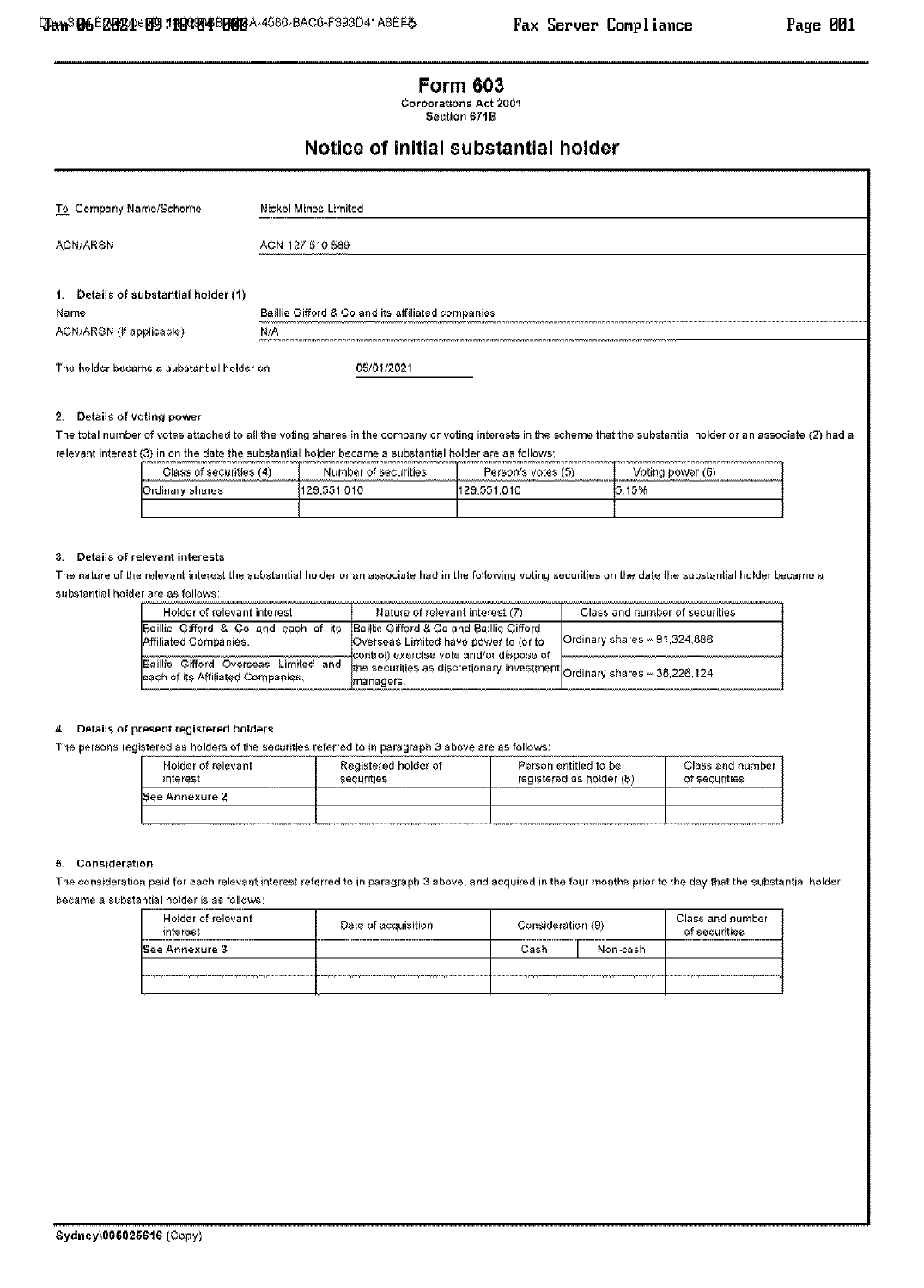### 6. Associates

The reasons the persons named in paragraph 3 above are associates of the substantial holder are as follows:

| Name and ACN/ARSN (if applicable) | Nature of association. |
|-----------------------------------|------------------------|
| Annexure                          |                        |
| mmm                               |                        |

### 7. Addresses

The addresses of persons named in this form are as follows:

| Name                                            | Address                                                                                     |
|-------------------------------------------------|---------------------------------------------------------------------------------------------|
| Baillie Gifford & Co                            | Calton Square, 1 Greenside Row, Edinburgh, Scotland, EH1 3AN                                |
| Baillie Gifford Overseas Limifed                | Calton Square, 1 Greenside Row, Edinburgh, Scotland, EH1 3AN                                |
| Baillie Gifford Life Limited                    | Calton Square, 1 Greenside Row, Edinburgh, Scotland, EH1 3AN                                |
| Baillie Gifford & Columited                     | Calton Square, 1 Greenside Row, Edinburgh, Scotland, EH1 3AN                                |
| Baillie Gifford Savings Management Limited      | Calton Square, 1 Greenside Row, Edinburgh, Scotland, EH1 3AN                                |
| Baillie Gifford International LLC               | Calton Square, 1 Greenside Row, Edinburgh, Scotland, EH1 3AN                                |
| Mitsubishi UFJ Baillie Gifford Asset            | Callon Square, 1 Greenside Row, Edinburgh, Scotland, EM1 3AN                                |
| Baillie Gifford Funds Services LLC              | Calton Square, 1 Greenside Row, Edinburgh, Scotland, EH1 3AN                                |
| Baillie Gifford Asia (Hong Kong) Limited        | Calton Square, 1 Greenside Row, Edinburgh, Scotland, EH1 3AN                                |
| Baillie Gifford Investment Management           | 4/5 School House Lane East, Dublin 2, D02 N279, Ireland.                                    |
| Baillie Gifford Investment Management           | Unit 4203-04, One Museum Place, 669 Xin Zha Road. Jing An District. Shanghai 200041, China. |
| Baillie Gifford Services Limited                | Calton Square, 1 Greenside Row, Edinburgh, Scotland, EH1 3AN                                |
| Baillie Gifford IT Services (Poland) ap- 2 o.o. | Generation Fark Z, ul. Towarowa 28, 00-839 Warsaw, Polandi                                  |

# Signature

| -print-name - Graham Laybourn |                              | Capacity<br>Compliance |                                                                                                                |
|-------------------------------|------------------------------|------------------------|----------------------------------------------------------------------------------------------------------------|
|                               | . <del></del> .DoouSigned.bx | .Eartusu               | AN EERAA HERRIE VAN DE WAARDEN VAN DE DE WAARDEN VAN DE GEBEURE VAN DE DE GEBEURE VAN DE GEBEURE VAN DE GEBEUR |
| sign here Graham Laybourn     | - - Cannan Lughann           | date                   | 05/01/2021                                                                                                     |
|                               |                              |                        |                                                                                                                |

#### **DIRECTIONS**

- $(1)$ If there are a number of substantial holders with similar or related relevant interests (eg. a corporation and its related corporations, or the manager and trustee of an equity trust), the names could be included in an annexure to the form. If the relevant interests of a group of persons are essentially similar, they may be referred to throughout the form as a specifically named group if the membership of each group, with the names and addresses of members is clearly set out in paragraph 7 of the form.
- See the definition of "associate" in section 9 of the Corporations Act 2001.  $(2)$
- $(3)$ See the definition of "relevant interest" in sections 608 and 671B(7) of the Corporations Act 2001.
- The voting shares of a company constitute one class unless divided into separate classes.  $(4)$
- $(5)$ The total number of votes attached to all the voting shares in the company or voting interests in the scheme (if any) that the person or an associate has a relevant interest in.
- $(6)$ The person's votes divided by the total votes in the body corporate or scheme multiplied by 100.
- $(7)$ Include details of:
	- any relevant agreement or other circumstances by which the relevant interest was acquired. If subsection 6718(4) applies, a copy of any  $(4)$ document setting out the terms of any relevant agreement, and a statement by the person giving full and accurate details of any contract, scheme or arrangement, must accompany this form, together with a written statement certifying this contract, scheme or arrangement; and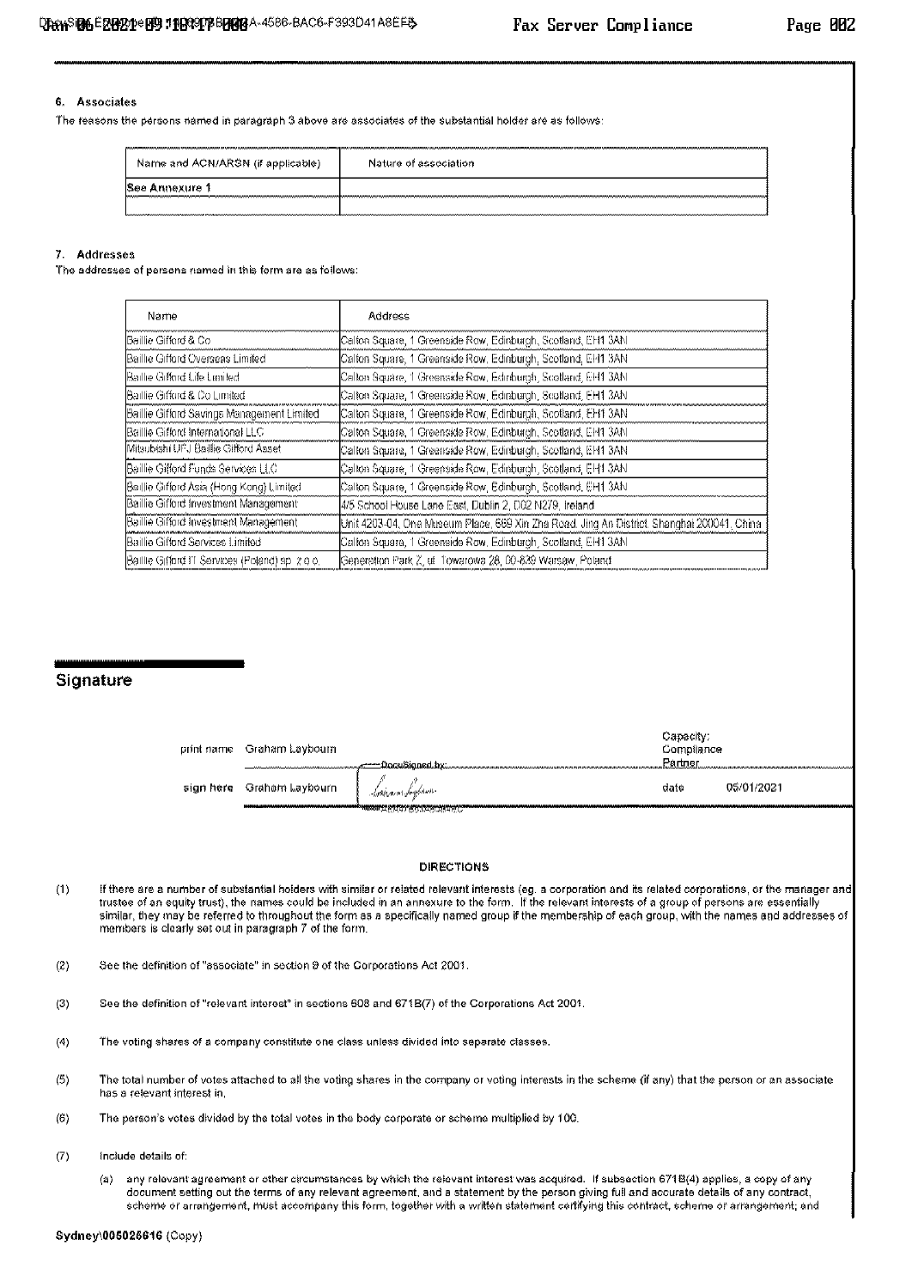- any qualification of the power of a person to exercise, control the exercise of, or influence the exercise of, the voting powers or disposal of the  $(b)$ securities to which the relevant interest relates (indicating clearly the particular securities to which the qualification applies).
- See the definition of "relevant agreement" in section 9 of the Corporations Act 2001.
- $(8)$ If the substantial holder is unable to determine the identity of the person (eg, if the relevant interest arises because of an option) write "unknown,"
- $(9)$ Details of the consideration must include any and all benefits, moneys and other, that any person from whom a relevant interest was acquired has, or may, become entitled to receive in relation to that acquisition. Details must be included even if the benefit is conditional on the happening or not of a contingency. Details must be included of any benefit paid on behalf of the substantial holder or its associate in relation to the acquisitions, even if they are not paid directly to the person from whom the relevant interest was acquired.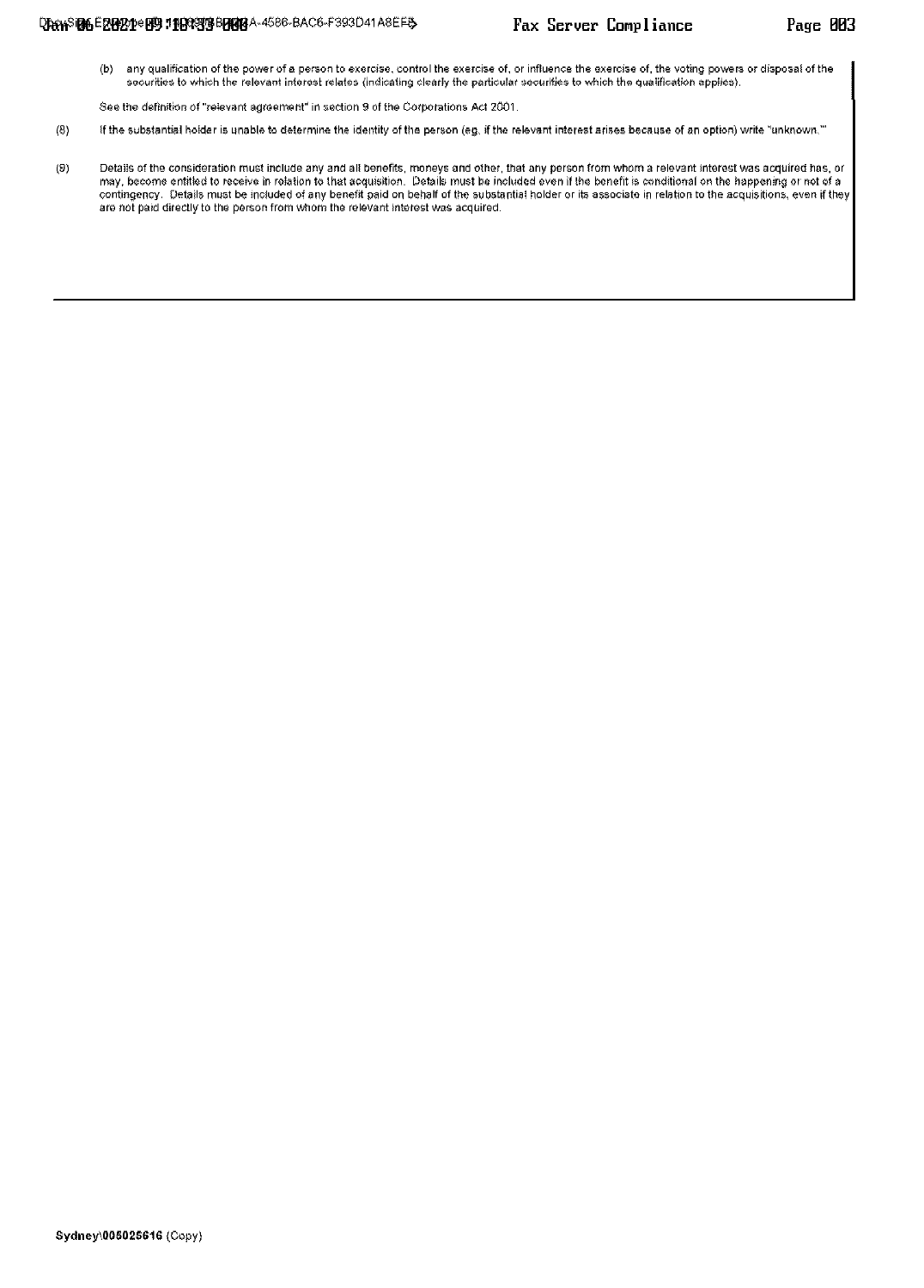# Annexure 1 Nickel Dimes Limited - ACN 127 510 589

## Details of substantial holder

Baillie Gifford & Co is the parent undertaking of an investment management group based in Edinburgh, Scotland. Baillie Gifford & Co is a partnership founded under Scottish Law and is registered with the Financial Conduct Authority in the UK. Baillie Gifford Overseas Limited is a wholly-owned subsidiary of Baillie Gifford & Co.

We act as discretionary fund managers on behalf of, mainly, institutional clients under the umbrella of Baillie Gifford Overseas Limited for our clients based outside the UK and Baillie Gifford & Co for our clients in the UK.

More details can be found at our website www.bailliegifford.com.

The following companies are Affiliated Companies of Baillie Gifford & Co.

| Subsidiary                                               | Control |
|----------------------------------------------------------|---------|
| Baillie Gifford Overseas LId                             | 100%    |
| <b>Baillie Gifford Life Limited</b>                      | 100%    |
| Baillie Gifford & Co Limited                             | IOO %   |
| Baillie Gifford Savings Management Limited               | 1ስበሚ    |
| Baillie Gifford International LLC                        | 100%    |
| Mitsubishi UFJ Baillie Gifford Asset Management Limited  | 49%     |
| Baillie Gifford Asia (Hong Kong) Limited                 | 100%    |
| Baillie Gifford Funds Services LLC                       | 100%    |
| Baillie Gifford Investment Management (Europe) Limited   | 100%    |
| Baillie Gifford Investment Management (Shanghai) Limited | 100%    |
| Bailte Gifford Services Limited                          | 100%    |
| Baillie Gifford IT Services (Poland) sp. z o o           | אחרו    |

This is annexure 1 of 1 page referred to in Form 604 - Notice of change of interests of substantial holder

## Signature

| print name | Graham Laybourn |                           | capacity | Compliance Partner |
|------------|-----------------|---------------------------|----------|--------------------|
| sign here  | Graham Laybourn | - Instrucce finferenc     | date     | 05/01/2021         |
|            |                 | <b>- AEAT/BRIADSBIECT</b> |          |                    |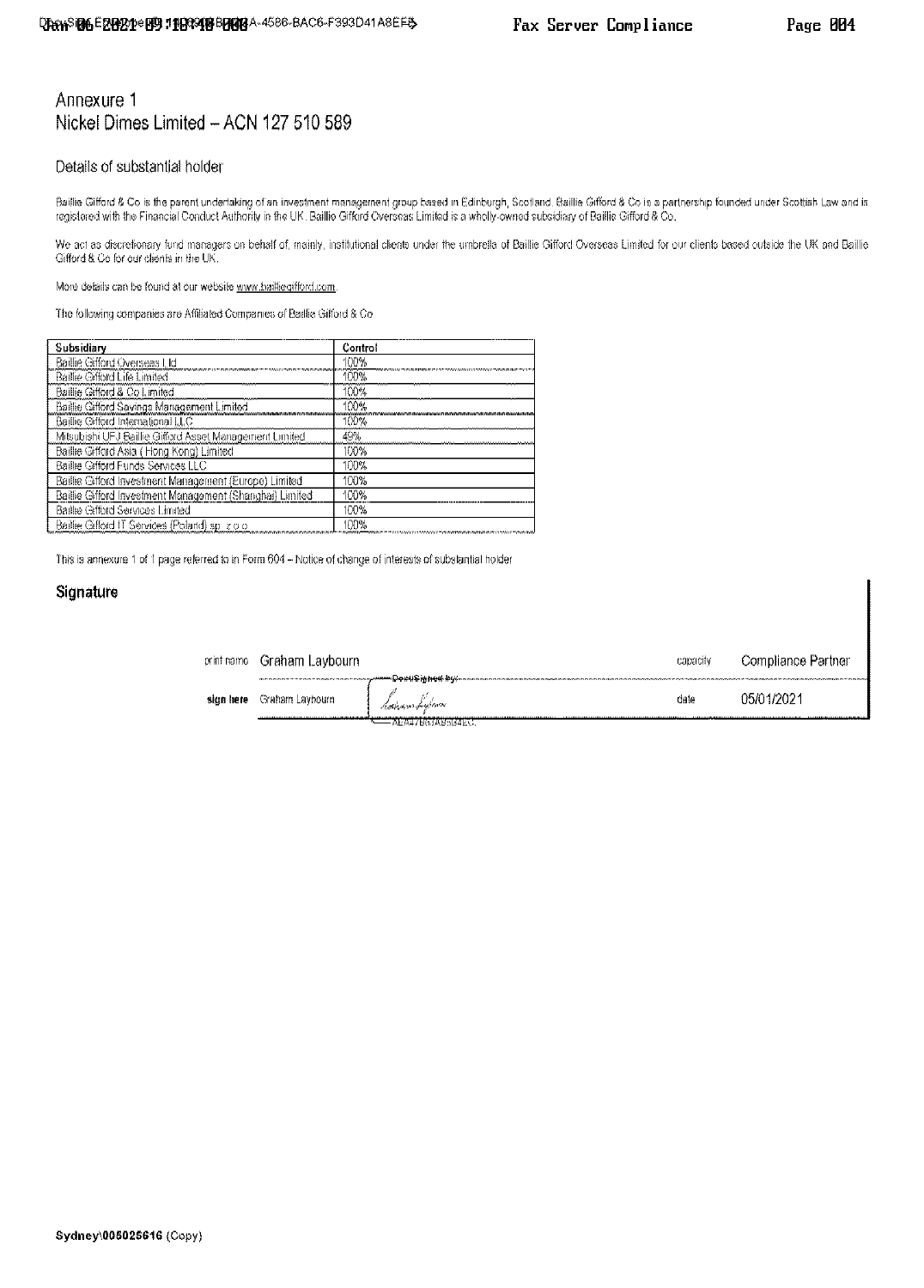Page 005

Annexure 2 Nickel Dimes Limited - ACN 127 510 589

Details of changes in relevant interest

| Date of Change | Person<br>whose<br>relevant interest<br>changed | Nature<br>οf<br>change | Considerations given<br>in relation to change<br>(GBP) | <b>Classes and number of Securities affected</b> |          | Person's Votes Affected                      |
|----------------|-------------------------------------------------|------------------------|--------------------------------------------------------|--------------------------------------------------|----------|----------------------------------------------|
| 24/08/2020     | Baillie Gifford &<br>Co                         | Purchase               | 247030                                                 | Ordinary Shares                                  | 690131   | <b>HSBC BANK AUSTRALIA</b><br>LIMITED        |
| 31/08/2020     | Gatord &<br>Baille<br>Co                        | Purchase               | 211592                                                 | Ordinary Shares                                  | 566998   | <b>HSBC BANK AUSTRALIA</b><br>LIMITED        |
| 02/09/2020     | Gaford &<br>Baillte<br>Co                       | Purchase               | 183058                                                 | <b>Ordinary Shares</b>                           | 463396   | HSBC BANK AUSTRALIA<br>LIMITED               |
| 03/09/2020     | Gifford &<br>Baille<br>Co                       | Purchase               | 154417                                                 | Ordinary Shares                                  | 374774   | <b>HSBC BANK AUSTRALIA</b><br>LIMITED        |
| 10/09/2020     | Gifford &<br><b>Baille</b><br>Co                | Purchase               | 84205                                                  | Ordinary Shares                                  | 218595   | <b>HSBC BANK AUSTRALIA</b><br>LIMITED        |
| 16/09/2020     | Gistord &<br>Baille<br>Co                       | Purchase               | 270735                                                 | Ordinary Shares                                  | 664609   | <b>HSBC BANK AUSTRALIA</b><br>LIMITED        |
| 18/09/2020     | Baillie Gifford &<br>Co                         | Furchase               | 134427                                                 | Ordinary Shares                                  | 331539   | <b>HSBC BANK AUSTRALIA</b><br>LIMITED        |
| 30/09/2020     | <b>Baille</b><br>Cifford<br>Overseas            | Purchase               | 531                                                    | Ordinary Shares                                  | 1381     | <b>HSBC BANK AUSTRALIA</b><br>LIMITED        |
| 05/10/2020     | Gifford<br>Bailte<br>Overseas                   | Furchase               | 133582                                                 | Ordinary Shares                                  | 359495   | HSBC BANK AUSTRALIA<br>LIMITED               |
| 06/10/2020     | Baille<br>Gifford<br>Overseas                   | Furchase               | 1032886                                                | Ordinary Shares                                  | 2632643  | HSBC BANK AUSTRALIA<br>LIMITED               |
| 06/10/2020     | <b>Oifford</b><br>Baille<br>Overseas            | Furchase               | 312127                                                 | Ordinary Shares                                  | 821063   | <b>HSBC BANK AUSTRALIA</b><br>LIMITED        |
| 07/10/2020     | Baillie<br>Cifford<br>Overseas                  | Purchase               | 1284969                                                | Ordinary Shares                                  | 3090843  | <b>HSBC BANK AUSTRALIA</b><br>LIMITED        |
| 08/10/2020     | Baillie Gifford &<br>Co                         | Purchase               | 230742                                                 | Ordinary Shares                                  | 537192   | HSBC BANK AUSTRALIA<br>LIMITED               |
| 09/10/2020     | <b>Baille</b><br>Giftord<br>Overseas            | Furchase               | 1213537                                                | Ordinary Shares                                  | 2909157  | <b>HSBC BANK AUSTRALIA</b><br>LIMITED        |
| 19/10/2020     | Baillie Oifford &<br>Co                         | Purchase               | 284293                                                 | Ordinary Shares                                  | 572243   | HSBC BANK AUSTRALIA<br>LIMITED               |
| 20/10/2020     | <b>Oifford</b><br>Baille<br>Overseas            | Sale                   | -660289                                                | Ordinary Shares                                  | -1291363 | <b>HSBC BANK AUSTRALIA</b><br>LIMITED        |
| 20/10/2020     | Baillie Gifford &<br>Co                         | Purchase               | 210200                                                 | Ordinary Shares                                  | 408029   | HSBC BANK AUSTRALIA<br>LIMITED               |
| 20/10/2020     | Baillie.<br>Giftord<br>Overseas                 | Furchase               | 1018                                                   | Ordinary Shares                                  | 1977     | HSBC BANK AUSTRALIA<br><b>LIMITED</b>        |
| 21/10/2020     | Baille.<br>Gifford &<br>Co                      | Purchase               | 188504                                                 | Ordinary Shares                                  | 348292   | HSBC BANK AUSTRALIA<br>LIMITED               |
| 22/10/2020     | Baillie Gifford &<br>Co                         | Purchase               | 94893                                                  | Ordinary Shares                                  | 175948   | HSBC BANK AUSTRALIA<br><b>LIMITED</b>        |
| 23/10/2020     | Gistord &<br>Baillle<br>Сó                      | Furchase               | 134693                                                 | Ordinary Shares                                  | 248732   | HSBC BANK AUSTRALIA<br><b>LIMITED</b>        |
| 23/10/2020     | Oifford<br>Baillie<br>Overseas                  | Purchase               | 215                                                    | Ordinary Shares                                  | 397      | HSBC BANK AUSTRALIA<br><b>LIMITED</b>        |
| 28/10/2020     | Gifford<br>Baillie<br>Overseas                  | Purchase               | 8123                                                   | Ordinary Shares                                  | 15378    | HSBC BANK AUSTRALIA<br>LIMITED               |
| 29/10/2020     | Baillie Gifford &<br>Co                         | Purchase               | 164802                                                 | Ordinary Shares                                  | 321672   | HSBC BANK AUSTRALIA<br>LIMITED               |
| 29/10/2020     | Gifford<br>Baillie<br>Overseas                  | Purchase               | 4158                                                   | Ordinary Shares                                  | 8109     | <b>HSBC BANK AUSTRALIA</b><br>LIMITED        |
| 30/10/2020     | Gifford<br>Baillie<br>Overseas                  | Purchase               | 7161                                                   | Ordinary Shares                                  | 14611    | HSBC BANK AUSTRALIA<br>LIMITED               |
| 03/11/2020     | Gifford<br>Baillis<br>Overseas                  | Purchase               | 6949                                                   | Ordinary Shares                                  | 14640    | HSBC BANK AUSTRALIA<br>LIMITED               |
| 06/11/2020     | Baillie Gifford &<br>Сo                         | Purchase               | 352189                                                 | Ordinary Shares                                  | 745842   | HSBC BANK AUSTRALIA<br>LIMITED               |
| 06/11/2020     | Baillie<br>Gifford<br>Overseas                  | Purchase               | 154                                                    | Ordinary Shares                                  | 327      | HSBC BANK AUSTRALIA<br>LIMITED               |
| 09/11/2020     | Baillie Gifford &<br>Co                         | Purchase               | 232286                                                 | Ordinary Shares                                  | 472662   | HSBC BANK AUSTRALIA<br><b>LIMITED</b>        |
| 10/11/2020     | Baillie Gifford &<br>Co                         | Purchase               | 296501                                                 | Ordinary Shares                                  | 617282   | HSBC BANK AUSTRALIA<br>LIMITED               |
| 13/11/2020     | Baillie Gifford &<br>Co                         | Purchase               | 186445                                                 | Ordinary Shares                                  | 373493   | HSBC BANK AUSTRALIA<br>LIMITED               |
| 13/11/2020     | Baillie<br>Gifford<br>Overseas                  | Purchase               | 3449                                                   | Ordinary Shares                                  | 6909     | <b>HSBC BANK AUSTRALIA</b><br><b>LIMITED</b> |
| 17/11/2020     | Baillie Gifford &<br>Сņ                         | Purchase               | 156587                                                 | Ordinary Shares                                  | 295776   | HSBC BANK AUSTRALIA<br><b>LIMITED</b>        |
| 18/11/2020     | Baillie Gifford &<br>Сo                         | Purchase               | 188869                                                 | Ordinary Shares                                  | 359434   | HSBC BANK AUSTRALIA<br>LIMITED               |
| 19/11/2020     | Baillie Gifford &<br>Cо                         | Purchase               | 227017                                                 | Ordinary Shares                                  | 447861   | HSBC BANK AUSTRALIA<br>LIMITED               |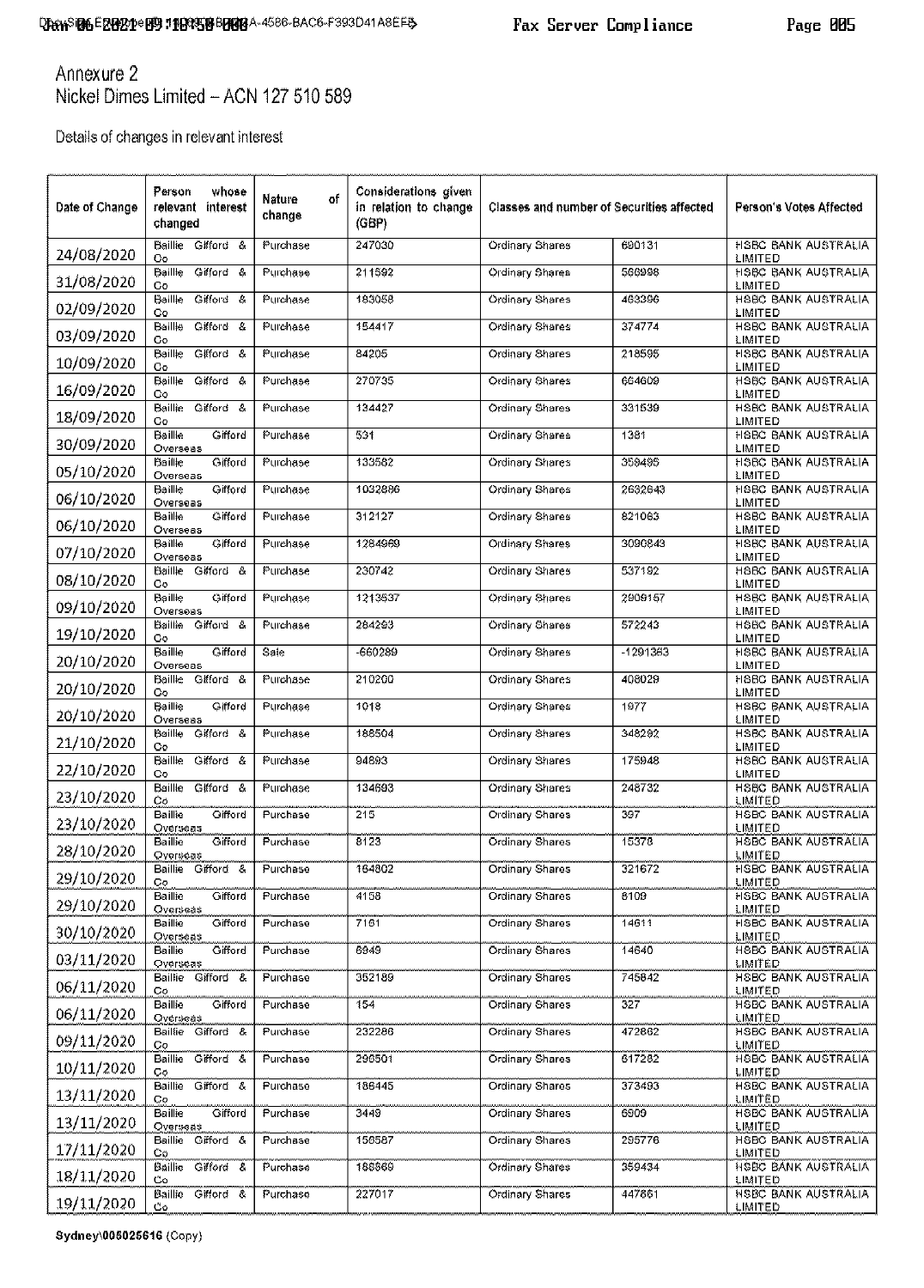| Date of Change | Person<br>whose<br>relevant interest<br>changed | of<br>Nature<br>change | Considerations given<br>in relation to change<br>(GBP) | <b>Classes and number of Securities affected</b> |          | Person's Votes Affected                      |
|----------------|-------------------------------------------------|------------------------|--------------------------------------------------------|--------------------------------------------------|----------|----------------------------------------------|
| 20/11/2020     | Baillie Gaford &<br>Co                          | Purchase               | 168751                                                 | Ordinary Shares                                  | 309471   | HSBC BANK AUSTRALIA<br><b>LIMITED</b>        |
| 24/11/2020     | Cifford<br>Baillie<br>Overseas                  | Purchase               | 9640                                                   | Ordinary Shares                                  | 16322    | <b>HSBC BANK AUSTRALIA</b><br><b>LIMITED</b> |
| 25/11/2020     | <b>Baillie</b><br>Gifford<br>Overseas           | Purchase               | 338004                                                 | Ordinary Shares                                  | 572716   | HSBC BANK AUSTRALIA<br><b>LIMITED</b>        |
| 26/11/2020     | Giftord<br>Baillie:<br>Overseas                 | Purchase               | 956734                                                 | Ordinary Shares                                  | 1619496  | <b>HSBC BANK AUSTRALIA</b><br><b>LIMITED</b> |
| 26/11/2020     | Baillie Gifford &<br>Cо                         | Purchase               | 736109                                                 | Ordinary Shares                                  | 1252350  | <b>HSBC BANK AUSTRALIA</b><br><b>LIMITED</b> |
| 27/11/2020     | Baillie Gifford &<br>Co                         | Purchase               | 24022                                                  | Ordinary Shares                                  | 40910    | <b>HSBC BANK AUSTRALIA</b><br><b>LIMITED</b> |
| 27/11/2020     | Baillio<br>Gifford<br>Overseas                  | Purchase               | 40648                                                  | Ordinary Shares                                  | 67950    | <b>HSBC BANK AUSTRALIA</b><br>LIMITED        |
| 04/12/2020     | Baillie Gifford &<br>C٥                         | Purchase               | 1945649                                                | Ordinary Shares                                  | 3717017  | <b>HSBC BANK AUSTRALIA</b><br>LIMITED        |
| 04/12/2020     | Baillio<br>Giftord<br>Overseas                  | Purchase               | 208636                                                 | Ordinary Shares                                  | 398584   | HSBC BANK AUSTRAUA<br>LIMITED                |
| 04/12/2020     | Cifford<br>Baille<br>Overseas                   | Purchase               | 2612955                                                | Ordinary Shares                                  | 4991856  | <b>HSBC BANK AUSTRALIA</b><br>LIMITED        |
| 04/12/2020     | Bailte<br>Gifford<br>Overseas                   | Purchase               | 1837157                                                | Ordinary Shares                                  | 3509752  | <b>HSBC BANK AUSTRALIA</b><br>LIMITED        |
| 04/12/2020     | Baillie Gäford &<br>Co                          | Purchase               | 3590276                                                | Ordinary Shares                                  | 6858954  | <b>HSBC BANK AUSTRALIA</b><br>LIMITED        |
| 04/12/2020     | Baillie Gifford &<br>Cо                         | Purchase               | 6267326                                                | Ordinary Shares                                  | 11973260 | <b>HSBC BANK AUSTRALIA</b><br>LIMITED        |
| 04/12/2020     | Baillie<br>Gifford<br>Overseas                  | Purchase               | 17759                                                  | Ordinary Shares                                  | 33927    | <b>HSBC BANK AUSTRALIA</b><br><b>LIMITED</b> |
| 04/12/2020     | Baillie<br>Gifford<br>Overseas                  | Purchase               | 29397                                                  | Ordinary Shares                                  | 56161    | <b>HSBC BANK AUSTRALIA</b><br><b>LIMITED</b> |
| 09/12/2020     | Gifford<br><b>Baillie</b><br>Overseas           | Purchase               | 1197003                                                | Ordinary Shares                                  | 2100000  | <b>HSBC BANK AUSTRALIA</b><br><b>LIMITED</b> |
| 09/12/2020     | Gifford<br>Baillie<br>Overseas                  | <b>Furchase</b>        | 484554                                                 | Ordinary Shares                                  | 854185   | HSBC BANK AUSTRALIA<br><b>LIMITED</b>        |
| 10/12/2020     | Gifford<br>Baillie<br>Overseas                  | Purchase               | 1068837                                                | Ordinary Shares                                  | 1835973  | <b>HSBC BANK AUSTRALIA</b><br>LIMITED        |
| 16/12/2020     | Baillie<br>Gifford<br>Overseas                  | Purchase               | 1489023                                                | Ordinary Shares                                  | 2327461  | <b>HSBC BANK AUSTRALIA</b><br>LIMITED        |
| 21/12/2020     | Baillie Gifford &<br>Co                         | Purchase               | 767986                                                 | Ordinary Shares                                  | 1178281  | HSBC BANK AUSTRALIA<br>LIMITED               |
| 22/12/2020     | Baillie<br>Gifford<br>Overseas                  | Purchase               | 10747                                                  | Ordinary Shares                                  | 16590    | <b>HSBC BANK AUSTRALIA</b><br>LIMITED        |
| 22/12/2020     | Baillie Gifford &<br>Ĉо                         | Purchase               | 1490704                                                | Ordinary Shares                                  | 2812038  | <b>HSBC BANK AUSTRALIA</b><br>LIMITED        |
| 22/12/2020     | Baillie<br>Gifford<br>Overseas                  | Furchase               | 6992                                                   | Ordinary Shares                                  | 13190    | HSBC BANK AUSTRALIA<br>LIMITED               |
| 23/12/2020     | Baillie<br>Cifford<br>Overseas                  | Purchase               | 3402                                                   | Ordinary Shares                                  | 5434     | <b>HSBC BANK AUSTRALIA</b><br>LIMITED        |
| 29/12/2020     | Baillie Gifford &<br>Co                         | Purchase               | 655219                                                 | Ordinary Shares                                  | 1024325  | <b>HSBC BANK AUSTRALIA</b><br>LIMITED        |
| 05/01/2021     | Baillie Gifford &<br>C٥,                        | Purchase               | 3586854                                                | Ordinary Shares                                  | 5593167  | <b>HSBC BANK AUSTRALIA</b><br><b>LIMITED</b> |
| 05/01/2021     | Baillie<br>Gifford<br>Overseas                  | Furchase               | 18319                                                  | Ordinary Shares                                  | 28566    | <b>HSBC BANK AUSTRALIA</b><br><b>LIMITED</b> |

# Signature

Graham Laybourn capacity Compliance Partner print name <u>DocuSianed bi</u> .<br>.l.nis.n.vr bojt.ovo sign here Graham laybourn date 05.01.2021